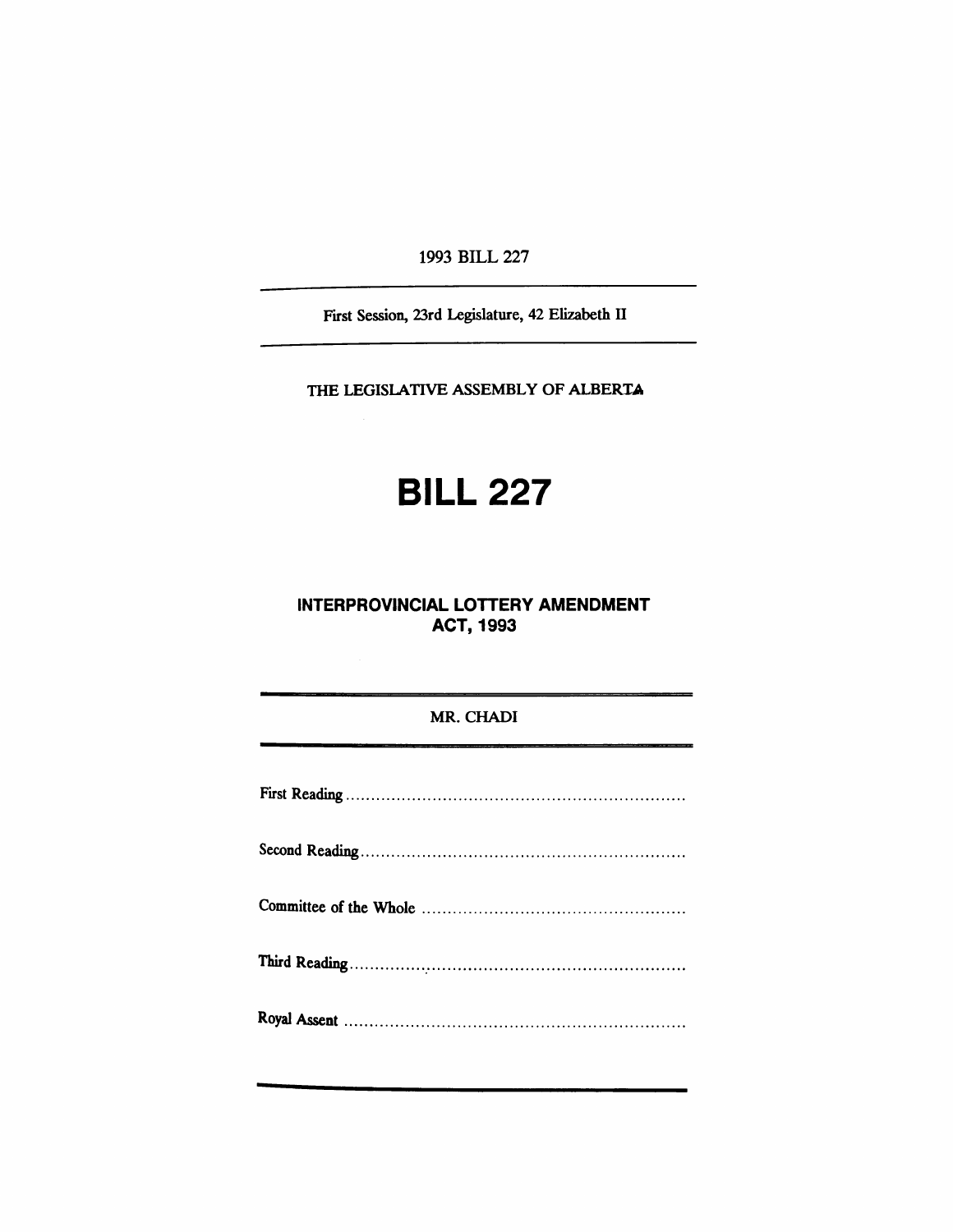*Bill* 227 *Mr. Chadi*

# **BILL 227**

#### 1993

#### **INTERPROVINCIAL LOTTERY AMENDMENT** ACT, 1993

*(Assented to* , 1993)

HER MAJESTY, by and with the advice and consent of the Legislative Assembly of Alberta, enacts as follows:

- *1 The Interprovincial Lottery Act is amended* by *this Act.*
- *2 The following is added after section 5:*

5.1(1) During every session of the Legislative Assembly, after the presentation of the estimates to the Legislative Assembly by the Provincial Treasurer and before the introduction of the annual Appropriation Act, the Minister shall table in the Legislative Assembly a budget for the Fund for the forthcoming fiscal year.

(2) The budget shall show the expected receipts of the Fund, the proposed costs of administering the Fund and the proposed disbursements from the Fund under section 6.

(3) No disbursements shall be paid out of the Fund pursuant to section 6 unless a budget has been approved by the Legislative Assembly.

(4) If at any time after the passage of a resolution pursuant to subsection (3), the Minister wishes to report further receipts, administrative costs or proposed further disbursements from the Fund he shall present a supplementary budget in the form described in subsection (2) and propose a further resolution for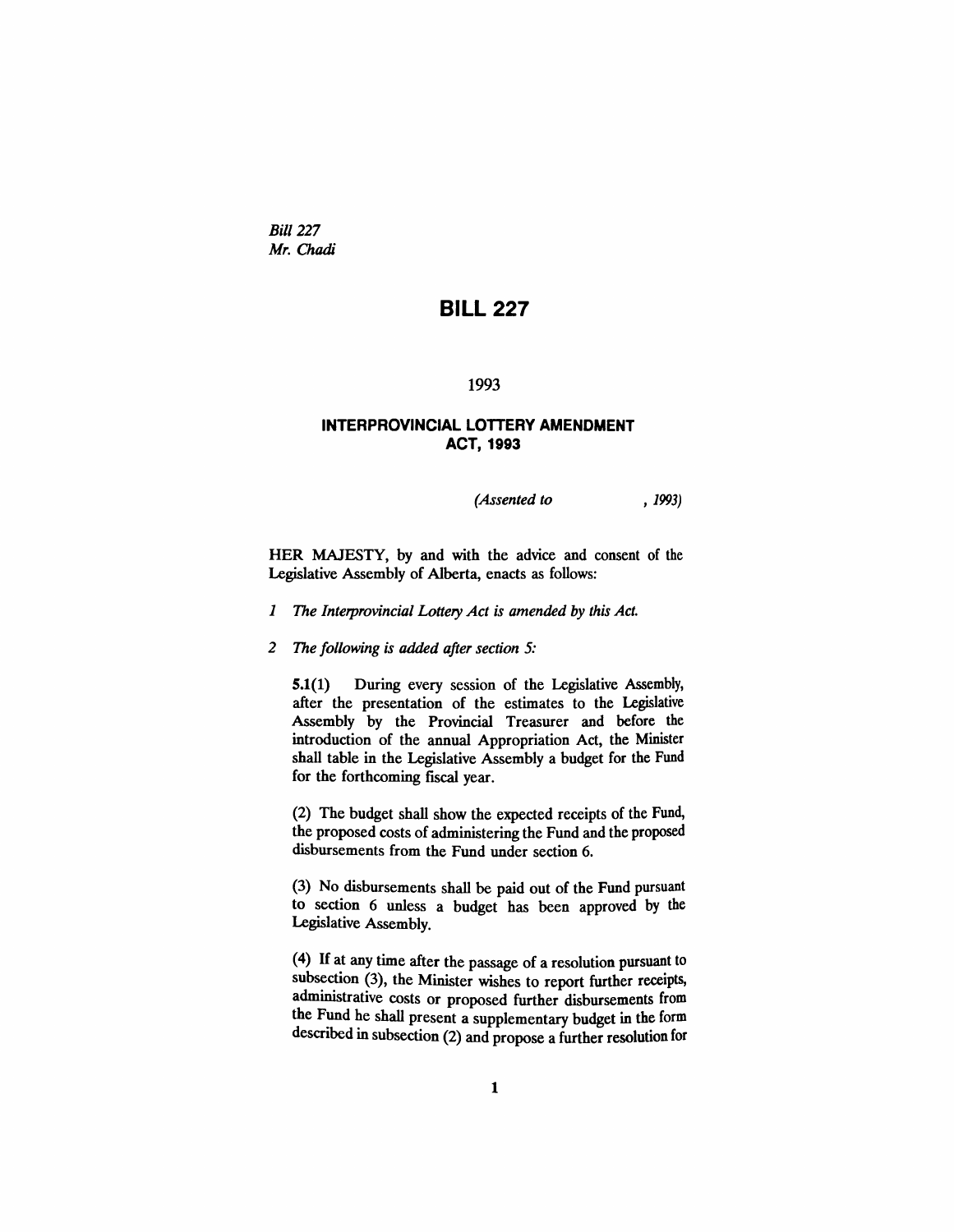## **Explanatory Notes**

1 This Bill will amend chapter 1-8 of the Revised Statutes of Alberta, 1980.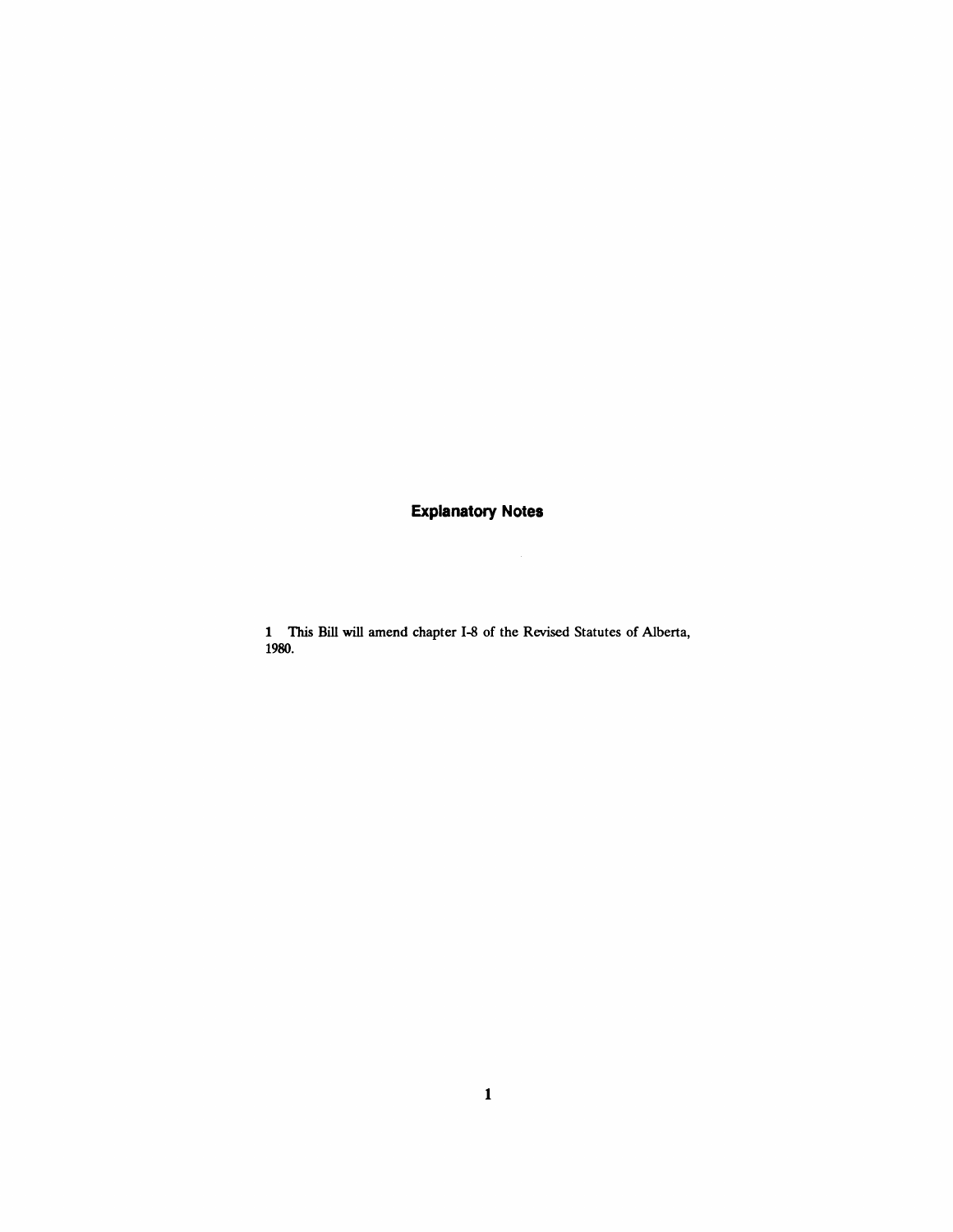the Legislative Assembly to approve the supplementary budget.

- *3 Section* 6 *is amended*
	- *(a) by renumbering it as section*  $6(1)$ ;
	- *(b) by adding the following after subsection* (1):

(2) providing that the Minister has included the proposed payments in a budget or supplementary budget presented to the Legislative Assembly and the Legislative Assembly has approved it or the expenditure is authorized by a special warrant detailing the purpose of the expenditure.